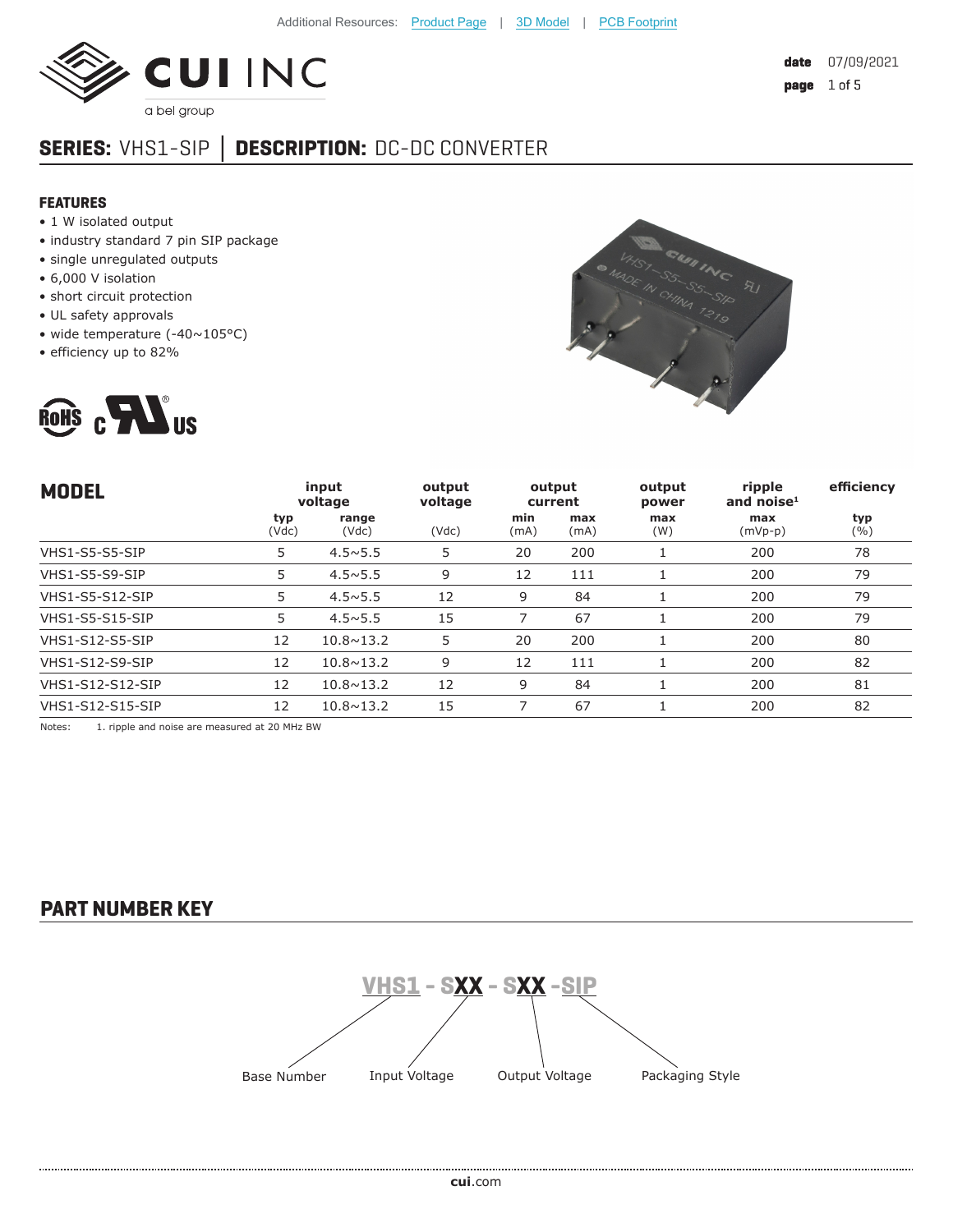### **INPUT**

| parameter               | conditions/description  | min         | tvp | max                    | units      |
|-------------------------|-------------------------|-------------|-----|------------------------|------------|
| operating input voltage | 5 V model<br>12 V model | 4.J<br>10.8 | ∸∸  | 5.5<br>ר כו<br>1 J . 4 | Vdc<br>Vdc |

## **OUTPUT**

| parameter                                                | conditions/description                 | min                                                | typ      | max                       | units                |                                                |
|----------------------------------------------------------|----------------------------------------|----------------------------------------------------|----------|---------------------------|----------------------|------------------------------------------------|
| line regulation                                          | for Vin change of 1%                   |                                                    |          | ±1.2                      | $\frac{0}{0}$        |                                                |
| load regulation                                          | measured from 10%<br>load to full load | 5 V model<br>9 V model<br>12 V model<br>15 V model |          | 12.8<br>8.3<br>6.8<br>6.3 | 15<br>15<br>15<br>15 | $\frac{0}{0}$<br>$\frac{0}{0}$<br>$\%$<br>$\%$ |
| voltage accuracy                                         | see derating curves                    |                                                    |          |                           |                      |                                                |
| 100% load, input<br>switching frequency<br>voltage range |                                        | 5 V input models<br>12 V input models              | 35<br>35 | 40<br>50                  | 65<br>65             | kHz<br>kHz                                     |
| temperature coefficient                                  |                                        |                                                    |          | ±0.03                     |                      | $\%$ /°C                                       |

## **PROTECTIONS**

| conditions/description<br>parameter |            | min | tvp | max | units |
|-------------------------------------|------------|-----|-----|-----|-------|
| short circuit protection            | continuous |     |     |     |       |

## **SAFETY AND COMPLIANCE**

| parameter            | conditions/description    | min       | typ | max | units     |
|----------------------|---------------------------|-----------|-----|-----|-----------|
| isolation voltage    | for 1 minute at 1 mA max. | 6,000     |     |     | Vdc       |
| isolation resistance | at 500 Vdc                | 1,000     |     |     | $M\Omega$ |
| safety approvals     | UL 60950-1                |           |     |     |           |
| <b>MTBF</b>          |                           | 3,500,000 |     |     | hours     |
| <b>RoHS</b>          | 2011/65/EU                |           |     |     |           |

## **ENVIRONMENTAL**

| parameter             | conditions/description          | min | typ. | max | units        |
|-----------------------|---------------------------------|-----|------|-----|--------------|
| operating temperature | see derating curve              | -40 |      | 105 | °C           |
| storage temperature   |                                 | -55 |      | 125 | °C           |
| storage humidity      | non-condensing                  |     |      | 95  | $\%$         |
| temperature rise      | at full load                    |     | 15   | 25  | $^{\circ}$ C |
| lead temperature      | 1.5 mm from case for 10 seconds |     |      | 300 | $\circ$      |

......................................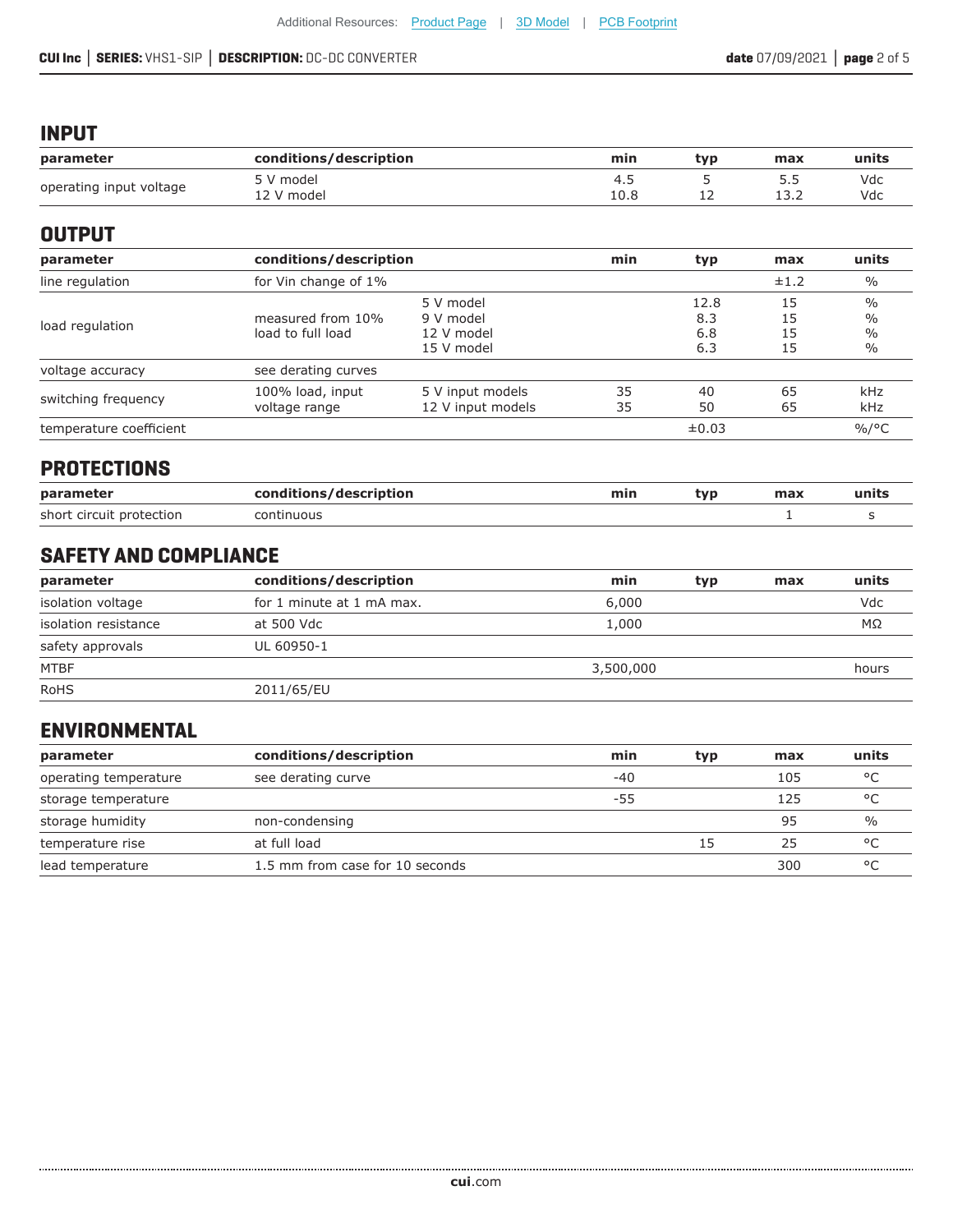### **DERATING CURVES**



## **MECHANICAL**

| parameter     | conditions/description                            | min | tvp | max | units |
|---------------|---------------------------------------------------|-----|-----|-----|-------|
| dimensions    | 19.50 x 9.80 x 12.50 (0.768 x 0.386 x 0.492 inch) |     |     |     | mm    |
| case material | plastic (UL94-V0)                                 |     |     |     |       |
| weight        |                                                   |     |     |     |       |

## **MECHANICAL DRAWING**

units: mm [inches] tolerance: ±0.25 [±0.010] pin section tolerance: ±0.10 mm [±0.004]



|  | 2 |  | 5 |  |  |
|--|---|--|---|--|--|
|  |   |  |   |  |  |
|  |   |  |   |  |  |
|  |   |  |   |  |  |

| <b>PIN CONNECTIONS</b> |                 |  |  |  |  |  |
|------------------------|-----------------|--|--|--|--|--|
| PIN                    | <b>FUNCTION</b> |  |  |  |  |  |
| 1                      | $+V$ in         |  |  |  |  |  |
| 2                      | GND             |  |  |  |  |  |
| 5                      | 0 <sup>0</sup>  |  |  |  |  |  |
| 6                      | No PIN          |  |  |  |  |  |
|                        | $+VO$           |  |  |  |  |  |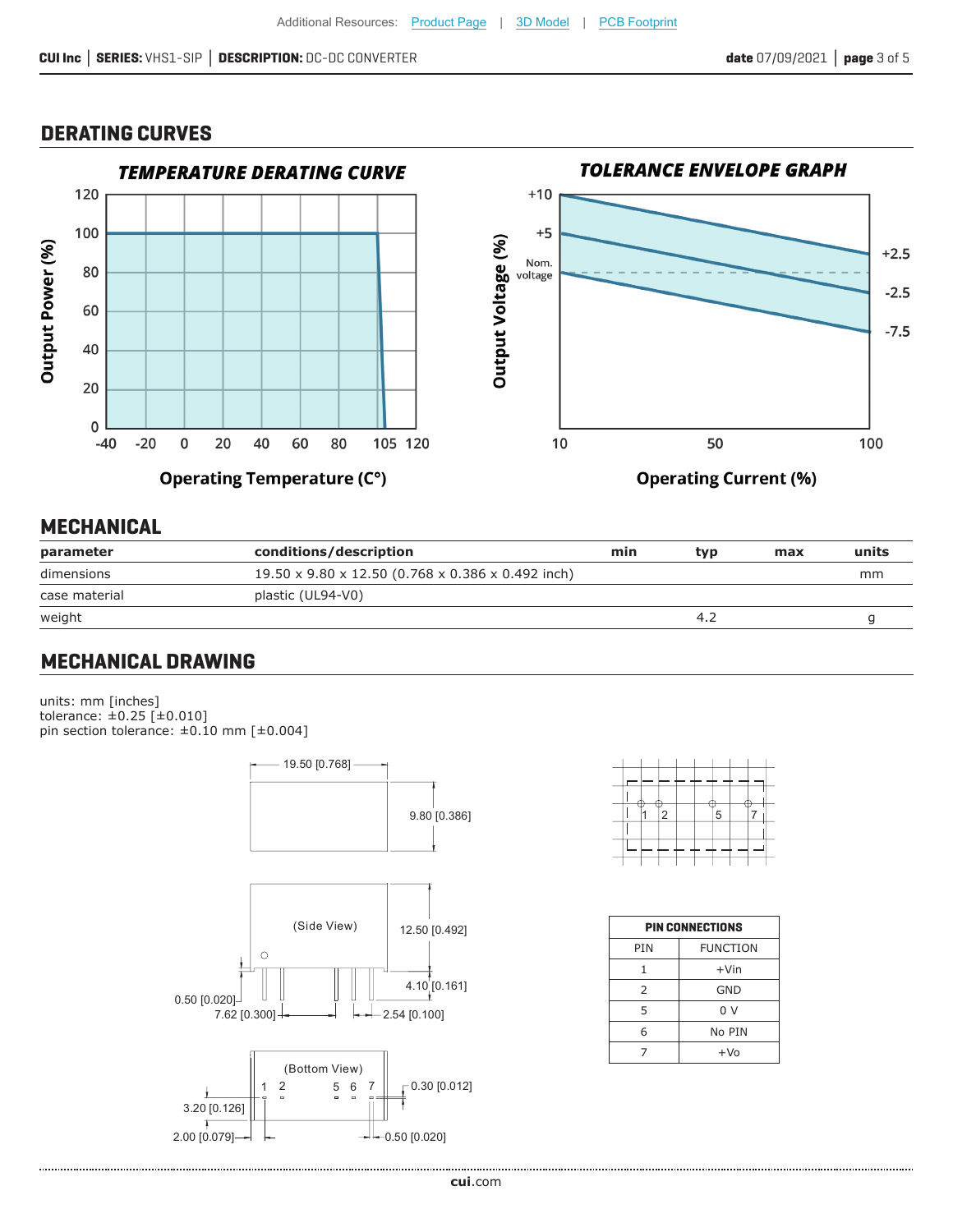### **APPLICATION NOTES**

#### 1. **Requirement on Output Load**

In order to ensure the product operates efficiently and reliably, make sure the specified range of input voltage is not exceeded and the minimum output load is not less than 10% load. If the actual load is less than the specified minimum load, the output ripple may increase sharply while its efficiency and reliability will reduce greatly. If the actual output power is very small, please add an appropriate resistor as extra loading.

#### 2. **Overload Protection**

Under normal operating conditions, the output circuit of these products has no protection against over-current and short-circuits. The simplest method is to connect a self-recovery fuse in series at the input end or add a circuit breaker to the circuit.

#### 3. **Filtering**

In some circuits which are sensitive to noise and ripple, a filtering capacitor may be added to the DC/DC output end and input end to reduce the noise and ripple. However, the capacitance of the output filter capacitor must be proper. If the capacitance is too big, a startup problem might arise. For every channel of output, provided the safe and reliable operation is ensured, the greatest capacitance of its filter capacitor sees the external capacitor table. To get an extremely low ripple, an "LC" filtering network may be connected to the input and output ends of the DC/DC converter, which may produce a more significant filtering effect. It should also be noted that the inductance and the frequency of the "LC" filtering network should be staggered with the DC/DC frequency to avoid mutual interference (Figure 1).



#### 4. **Output Voltage Regulation and Over-voltage Protection Circuit**

The simplest device for output voltage regulation, over-voltage and over-current protection is a linear voltage regulator with overheat protection that is connected to the input or output end in series (Figure 2).



#### 5. **External Capacitor Table**

It is not recommended to connect any external capacitor in the application field with less than 0.5 W output.

**Table 1**

| Vin<br>(Vdc) | Cout<br>$(\mu F)$ | Vout<br>(Vdc) | Cout<br>$(\mu F)$ |
|--------------|-------------------|---------------|-------------------|
|              | 4.7               |               | 10                |
| 12           | 2.2               | 9             | 4.7               |
| --           | --                | 12            | 2.2               |
| --           | --                | 15            |                   |